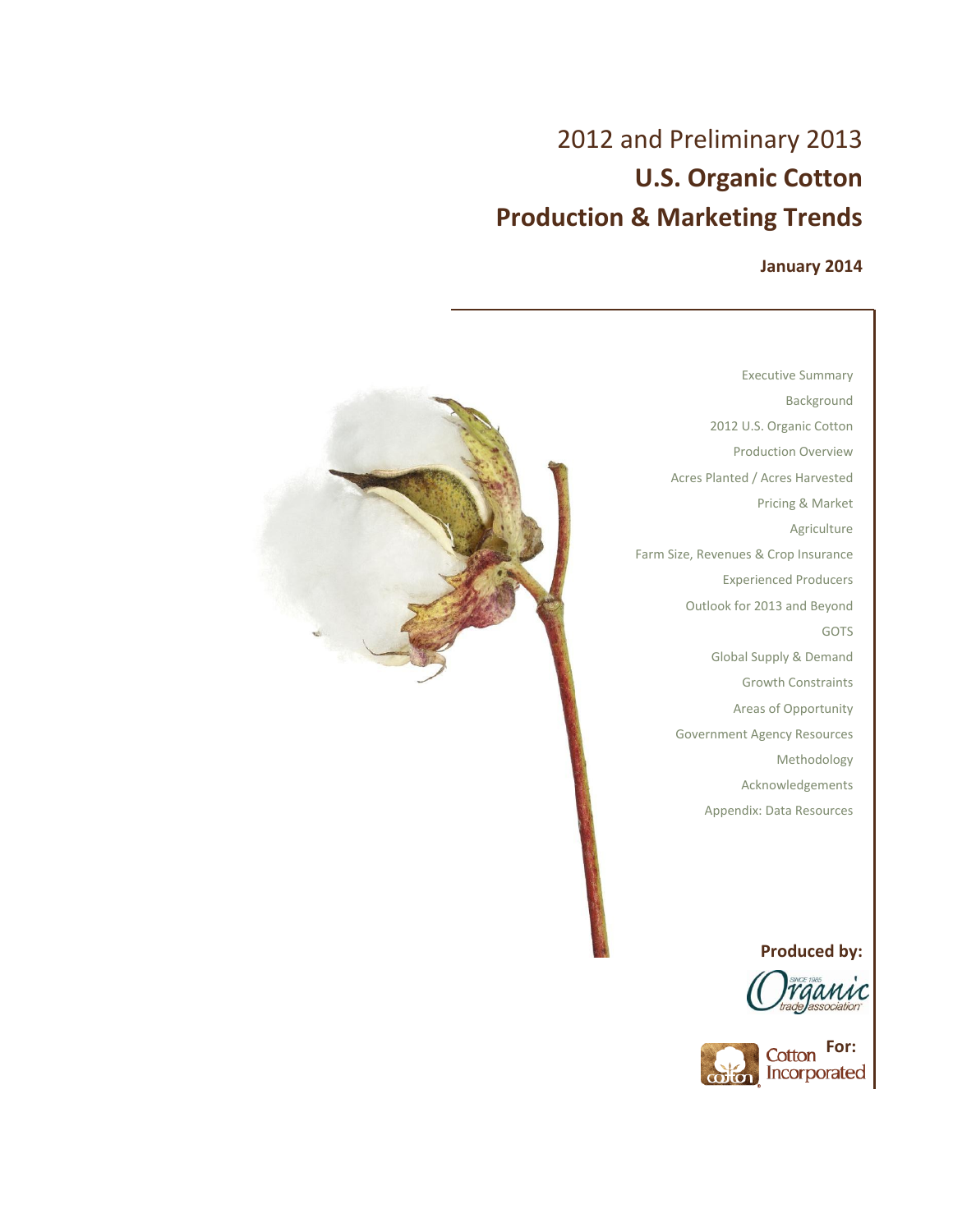## EXECUTIVE SUMMARY

Produced by the Organic Trade Association, January 2014

U.S. organic cotton production increased in 2012, owing to a measure of relief farmers experienced from drought conditions in 2011. While acres planted in organic cotton actually decreased 8% from 16,050 in 2011 to 14,787 in 2012, acres harvested increased to 9,842 – a 60% gain over 2011, when only 38% of the total planted acres were able to be harvested. As a result, 8,867 bales were produced in 2012, representing an increase of about 22% over the prior year.

The majority of the U.S. organic cotton crop for 2012 was planted to upland cotton, with pima cotton representing fewer than 1,000 planted acres.



Figure 1: U.S. Organic Cotton Production

A predominance of survey respondents reported receiving \$1.40 per pound for organic upland cotton, with prices reaching as high as \$2.15 for organic pima cotton. This price was slightly lower than what producers have reported in years past. Increased global competition was cited as a factor, along with quality issues in the 2012 crop that were attributed to weather conditions. Most producers indicated that their cotton was sold by a marketing cooperative. According to USDA's Agricultural Marketing Service, organic cottonseed prices ranged from \$500 to \$650 per ton.

Commercial availability of organic seed continues to be is a major hurdle for organic cotton producers. Genetically Modified (GM) seeds have become dominant in the marketplace as major seed companies have purchased smaller labels and discontinued their organic, non-GM and non-treated cottonseed offerings. Most survey respondents reported using at least a portion of their own saved cottonseed from year to year.

While few are working to improve cotton through traditional breeding techniques, promising research is being conducted in this area by a team at Texas A&M AgriLife Research in Lubbock, Texas.

Drought conditions that have affected much of the western U.S. for the past three years continued into 2013, though the primary cotton growing region in west Texas saw slightly more rain than in prior years. In North Carolina, a wet spring gave weeds a head start over the slower germinating cotton, causing some growers to abandon crops in that region.

For more information, see the full report, or contact Angela Jagiello at (802) 275-3800.

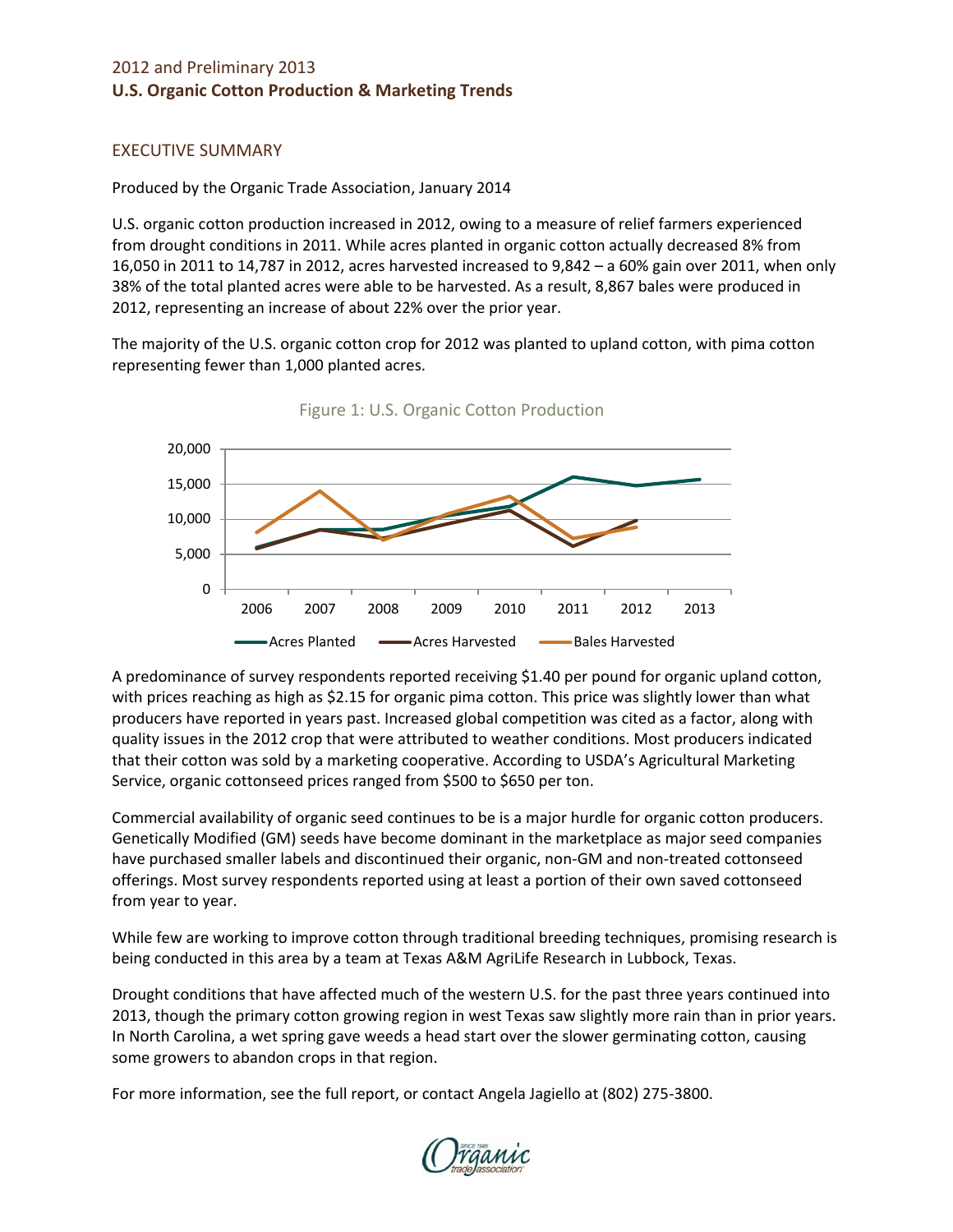#### BACKGROUND

In December 2013, the Organic Trade Association (OTA) identified 81 people and businesses thought to grow organic cotton in Arizona, California, New Mexico, North Carolina and Texas, and mailed a survey to them to identify trends in U.S. organic cotton farming.

The survey collected data on 2012 U.S. organic cotton production and marketing and preliminary information on 2013 organic cotton production. The Texas Organic Cotton Marketing Cooperative (TOCMC) also provided extensive data for this report.

## 2012 ORGANIC COTTON PRODUCTION OVERVIEW

U.S. organic cotton production increased in 2012, owing to a measure of relief farmers experienced from drought conditions in 2011. While acres planted in organic cotton actually decreased 8% from 16,050 in 2011 to 14,787 in 2012, acres harvested increased to 9,842 – a 60% gain over 2011, when only 38% of the total planted acres were able to be harvested. As a result, 8,867 bales were produced in 2012, representing an increase of about 22% over the prior year.





## ACRES PLANTED / ACRES HARVESTED

Acres planted to U.S. organic cotton contracted slightly to 14,787 in 2012. U.S. organic cotton producers harvested cotton from 9,842 acres, representing nearly 70% of their planted acres in 2012, and resulting in production of 8,867 bales. Because dryland acreage outpaces irrigated acres for organic cotton by a factor of nearly two to one, U.S. organic cotton is particularly susceptible to dry conditions.

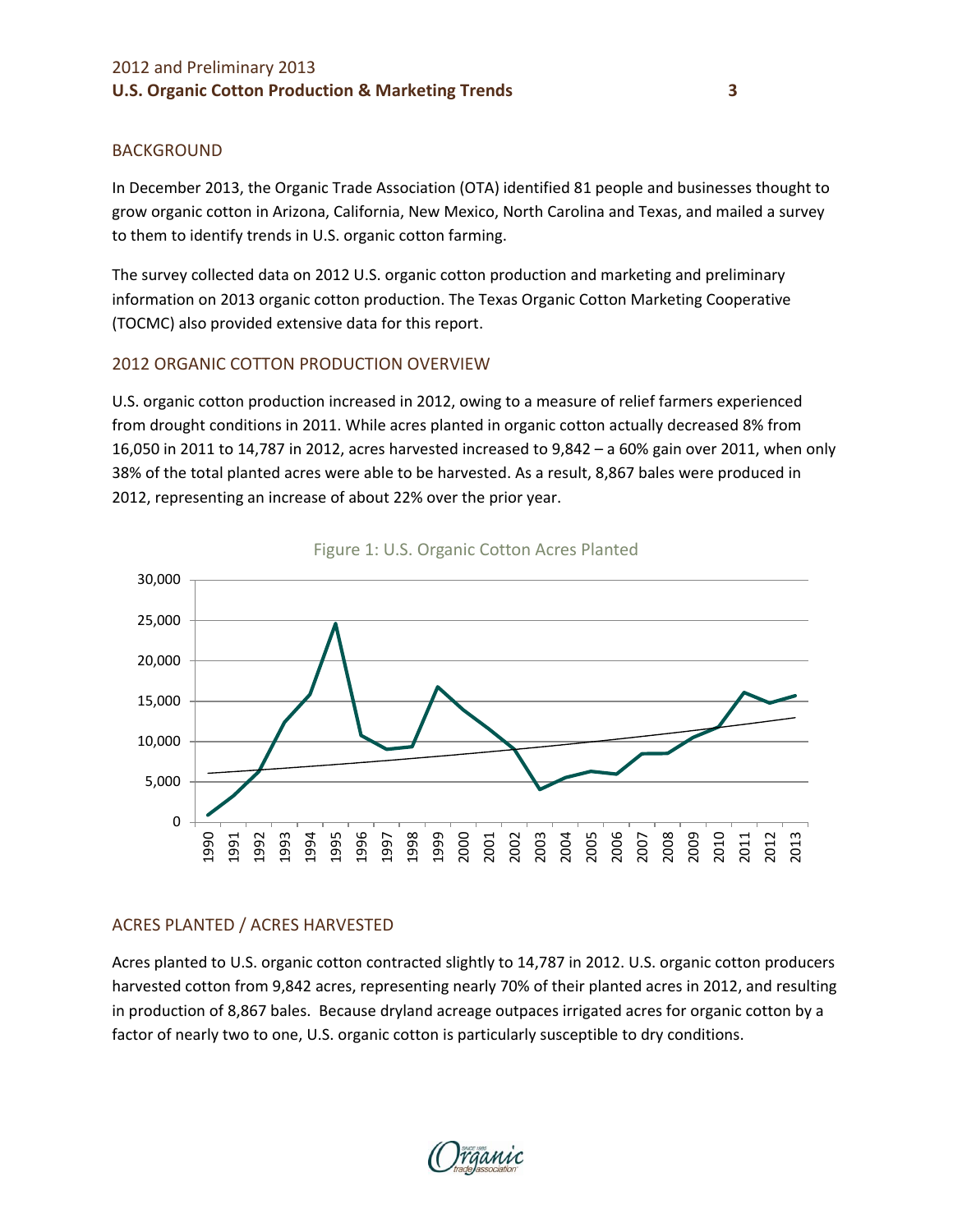#### PRICING & MARKET

A predominance of survey respondents reported receiving \$1.40 per pound for organic upland cotton, with prices reaching as high as \$2.15 for organic pima cotton. This price was slightly lower than what producers have reported in years past. Increased global competition was cited as a factor, along with quality issues in the 2012 crop that were attributed to weather conditions. Most producers indicated that their cotton was sold by a marketing cooperative.

According to USDA's Agricultural Marketing Service, organic cottonseed prices ranged from \$500 to \$650 per ton. This compares to \$210 to \$320 per ton for conventional cottonseed. Cottonseed yields ranged from 640 to 750 pounds per bale of ginned lint. Most of the cottonseed is sold to organic dairies, with some saved for replanting.

Several producers reported a surge in interest in U.S.- grown organic cotton that in light of the economic downturn of the late 2000's. While still boutique in nature, there is a small contingent of manufacturers who are passionate about producing textiles that were grown and manufactured domestically.

#### **AGRICULTURE**

Commercial availability of organic seed remains a major hurdle for organic cotton producers. Genetically Modified (GM) seeds have become dominant in the marketplace, as major seed companies have purchased smaller labels and discontinued their organic, non-GM and non-treated cottonseed offerings. Most survey respondents reported using at least a portion of their own saved cottonseed from year to year.

While few are working to improve cotton through traditional breeding techniques, one noteworthy example is Dr. Jane Dever, Associate Professor - Cotton Breeding at Texas A&M AgriLife Research in Lubbock, Texas. There, Dr. Dever and a group of graduate students are working on a variety of projects to improve organic and non-GM cottonseed. Research goals include improved fiber quality and yields, as well as increased tolerance to drought, pests and weeds.



*Dr. Dever (center, right) and her research team.*

In October, 2013, one of Dr. Dever's students, Ryan Gregory, was awarded a fellowship through Seed Matters™, an initiative of Clif Bar Family Foundation. Gregory's research is focused on breeding cotton for drought and salt tolerance. He is also developing efficient methods for screening conventional and organic cotton for contamination from GMOs.

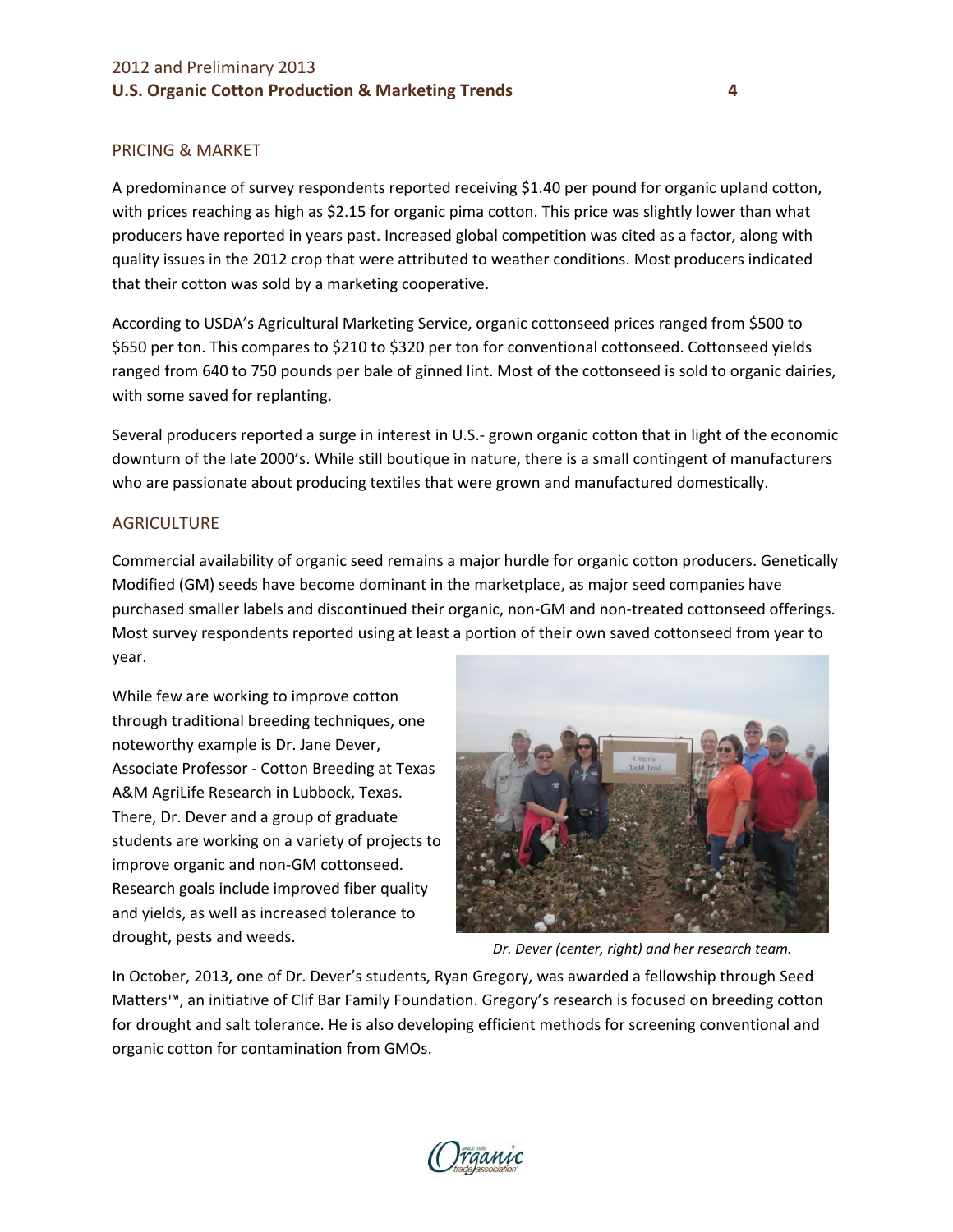#### FARM SIZE, REVENUES & CROP INSURANCE

Farm size averaged 2,140 acres, with some farming as few as 40 acres, and others farming as many as 7,000 acres. Although several growers reported revenues upwards of \$100,000 from organic cotton sales in 2011, many others were forced to abandon their entire crops to weather or weed damage.

On a positive note for U.S. organic cotton growers, 2012 represented the second crop year in which USDA's Risk Management Agency allowed organic producers the option of an "Organic Price Election," when purchasing multi-peril crop insurance. This meant that, for an additional premium, organic farmers were compensated for crop losses at higher than the rate at which conventional cotton was trading in a given region.

Cotton is one of only a handful of crops where organic growers have the option of insuring their crops at a higher rate than their conventional counterparts.

#### EXPERIENCED PRODUCERS

Organic cotton growers face myriad additional challenges posed by weed and pest pressure without the assistance of conventional herbicides and insecticides, biotechnology, and other commonly employed resources. However, the average organic grower has been certified for 17 years—affording them a wealth of acquired knowledge to combat these problems.

Additionally, U.S. organic cotton growers enjoy healthy demand for their products, cultivated, at least in part, through positive relationships established over their years in business.

#### OUTLOOK FOR 2013 & BEYOND

Survey respondents reported a six percent increase in acres planted – from 14,787 in 2012 to 15,685 for 2013. They envision a five-year increase in planted acres to 18,614, marking the largest acreage devoted to organic cotton in the U.S. since 1995. While 2013 plantings of organic cotton were up slightly over the prior year, production is expected to hold steady, primarily due to weather-related issues.

Drought conditions that have affected much of the western U.S. for the past three years continued into 2013, though the primary cotton growing region in west Texas saw slightly more rain than in prior years. A late frost in May and severe spring storms that brought baseball-sized hail to the area also hampered plant development in the region.

In North Carolina, the fledgling organic cotton sector was impacted by too much, rather than too little moisture; a wet spring there gave weeds a head start over the slower germinating cotton, causing growers to abandon some crops in that region.

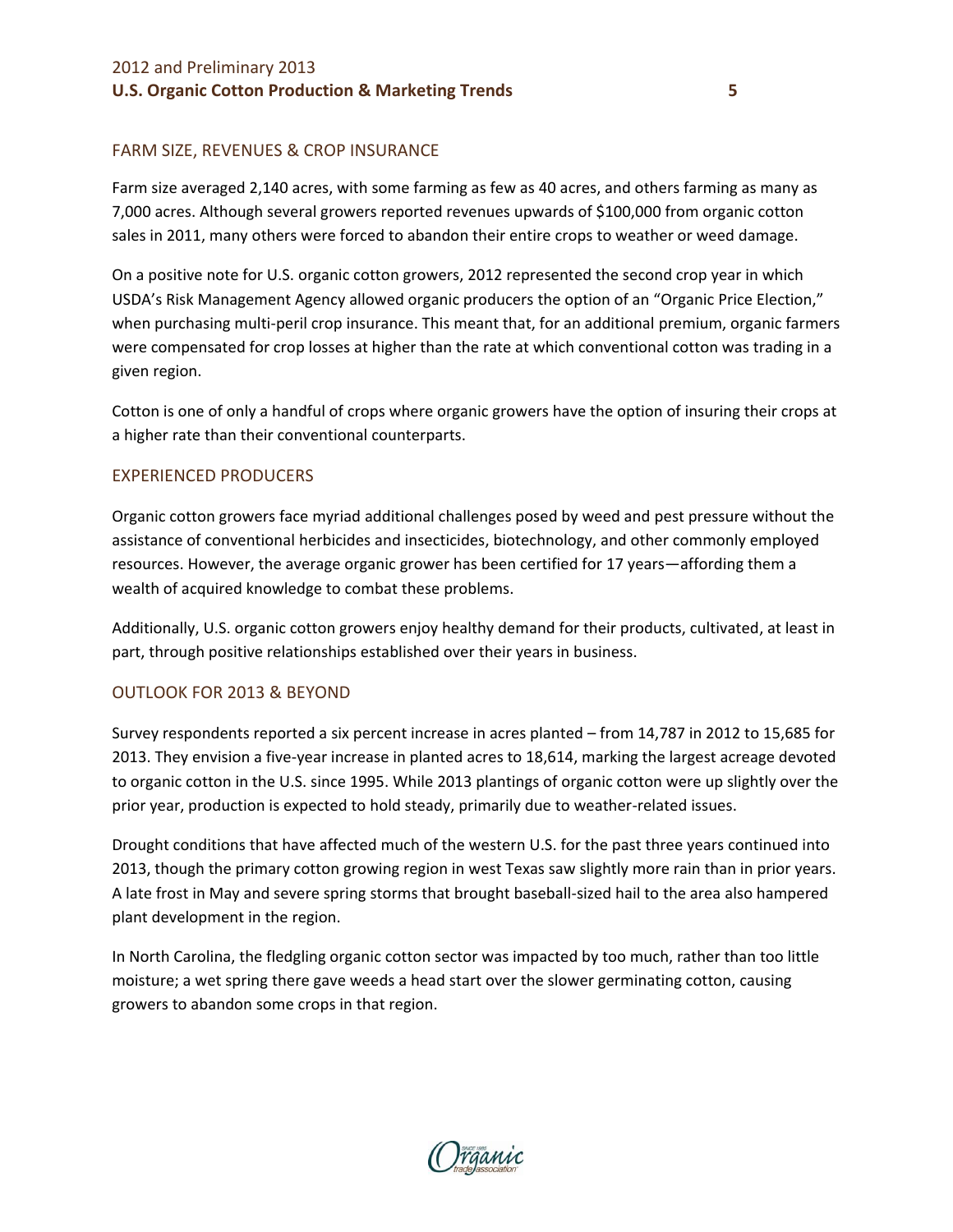





#### GOTS

In 2011, USDA issued a policy memorandum addressing labeling of textile products containing certified organic fibers including cotton, linen and wool. According to USDA, products containing organically grown fibers that have been processed according to the Global Organic Textile Standard (GOTS) may now be marketed as organic, with certain restrictions. GOTS is a stringent voluntary global standard for the entire post-harvest processing (including spinning, knitting, weaving, dyeing and manufacturing) of apparel and home textiles made with organic fiber.

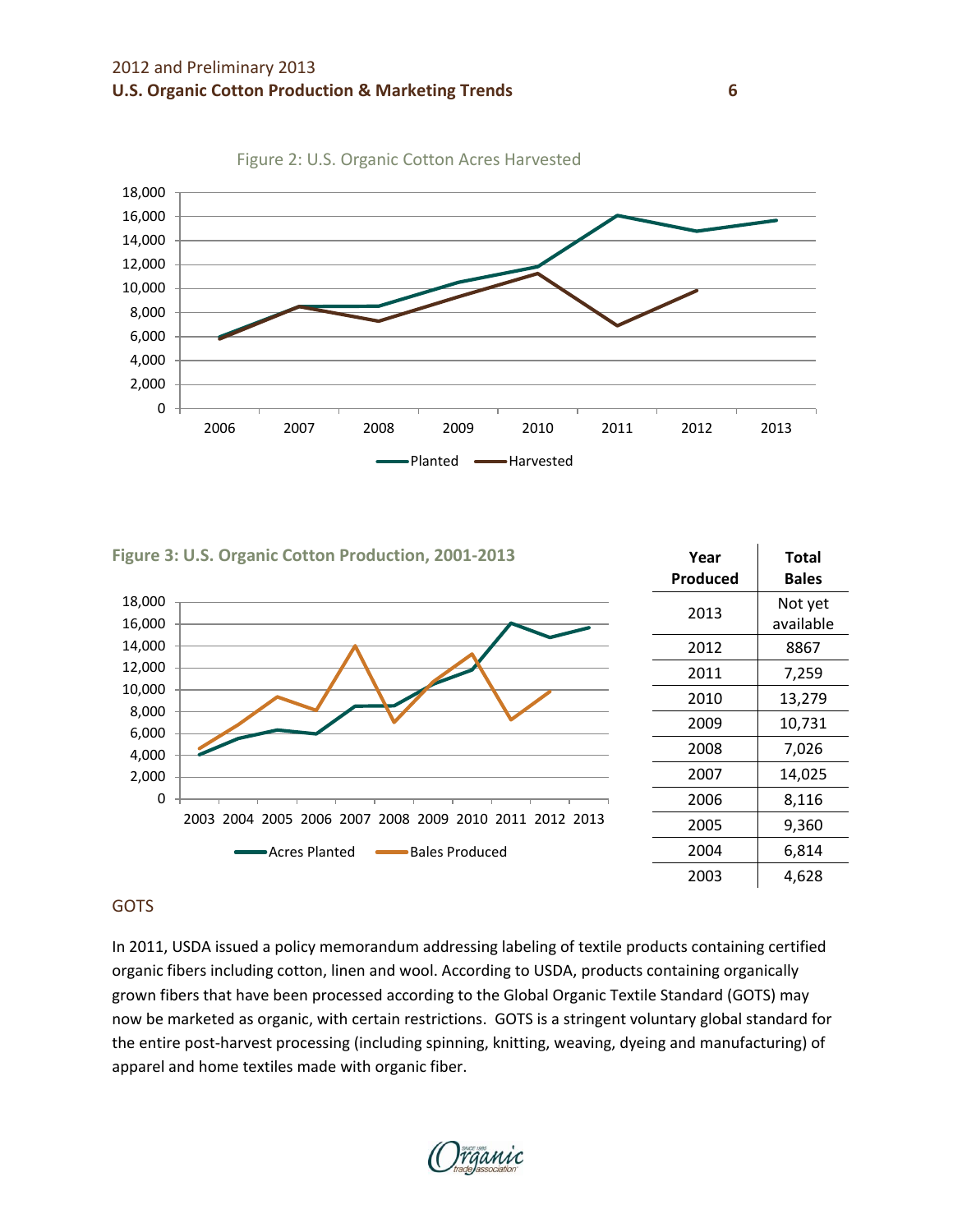The number of facilities becoming certified to GOTS increased 11 percent to surpass the 3000 mark in 2012, growing from 2,714 facilities in 2011 to 3,016 facilities in 2012, according to the GOTS International Working Group. The U.S. ranks 13<sup>th</sup> with the number of GOTS-certified facilities increasing from 40 to 44 facilities from 2011-2012.

The increased adoption of GOTS is in part the result of rising awareness of U.S. organic textile policy which requires companies claiming their organic fiber products are "organic" to be certified either to GOTS or the U.S. Department of Agriculture National Organic Program's standards. For more information, see: [http://www.ota.com/organic/fiber/What-are-Organic-Fiber-Products.html.](http://www.ota.com/organic/fiber/What-are-Organic-Fiber-Products.html)

#### GLOBAL SUPPLY AND DEMAND

According to Textile Exchange, approximately 637,563 bales of organic cotton were produced on 783,094 acres around the globe in 2011-2012. India grew the most, followed by (in order of rank) Turkey, China, Tanzania, the United States, Mali, Peru, Uganda, Egypt, and Burkina Faso. However, the organization notes that due to the conflict in Syria (which typically ranks second or third in world organic cotton production), no figures were available for that nation.

Textile Exchange reports that nearly three quarters of the world's organic cotton is produced in India, with just over 11% coming from Turkey, about 6% from China, 5% from Tanzania. The U.S. produces just over 1% of the global supply of organic cotton, with all other countries producing less than a percent of the total supply.

#### GROWTH CONSTRAINTS

The weather conditions affecting supply are discussed above. However, there are additional factors limiting the supply of U.S. organic cotton at this time.

The primary constraint for domestic cotton production in the U.S. is the particular combination of weather and geographical conditions necessary to make this crop thrive. The area must receive enough rain to germinate the cotton, but not so much as to create undue weed pressure. Once sprouted, cotton prefers warm, dry weather during its relatively long growing season. Organic cotton requires a killing frost to defoliate the plant prior to harvest. These periods of deep cold also help to keep pest pressure to a minimum in organic cotton fields. These conditions describe a relatively limited geography in the U.S., and as noted in this report and others, annual weather conditions must cooperate for the crop to succeed.

Lack of commercial availability of organic seeds is a major factor inhibiting the growth of U.S. organic cotton. Growing cotton organically also involves overcoming pressures faced by all cotton farmers, but made more difficult by the constraints of the organic regulations. These pressures include weeds, drought conditions and the presence of common pests such as the boll weevil. Compounding these difficulties, little work is being done to improve cottonseed through traditional breeding techniques.

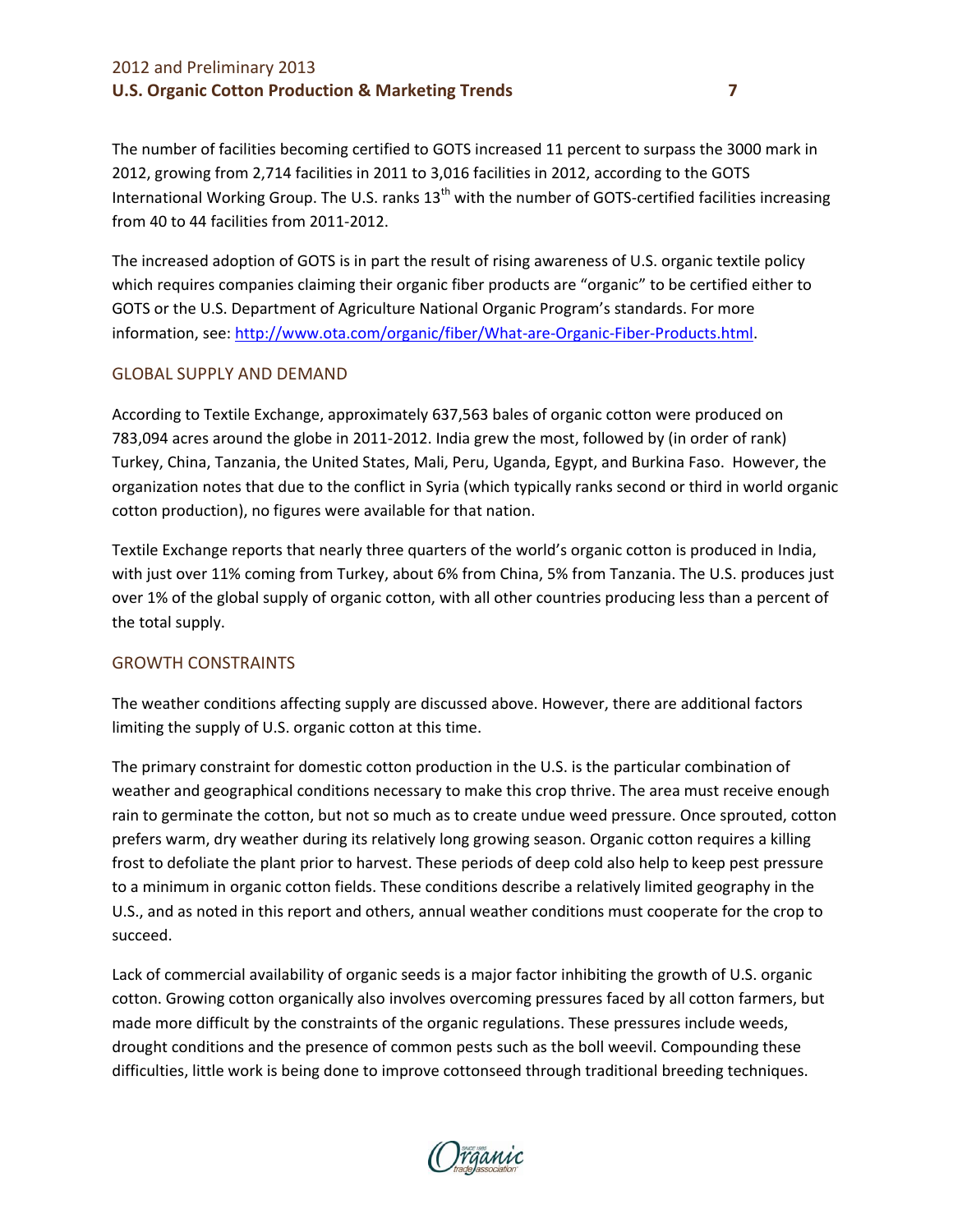A final, less tangible, constraint to organic cotton production in the U.S. is the culture among farmers. In areas where organic farming is established and somewhat successful, it can be easier for organic farmers to coexist with conventional neighbors. In predominantly conventionally-farmed regions, organic growers can face skepticism and pressure from neighbors, family members and suppliers.

## AREAS OF OPPORTUNITY

U.S. organic cotton growers responded that they could further benefit from the development of the following resources:

- 1. Marketing efforts to increase consumer demand for U.S.-grown organic cotton
- 2. Market development to encourage better gate pricing
- 3. Improved awareness of GOTS label within the U.S. market
- 4. Agricultural advances to assist with weed control
- 5. Continued improvements to crop insurance
- 6. Cotton seed varieties better suited to growing conditions
- 7. Streamlined administrative process for the organic grower
- 8. Tax credits, certification cost share and other financial incentives to encourage organic production

## GOVERNMENT AGENCY AND OTHER RESOURCES

There are numerous resources utilized by U.S. organic cotton growers. In order of popularity, stakeholders responded that they had benefited from:

- 1. National Resources Conservation Service programs.
- 2. USDA's Farm Service Agency
- 3. Organic Cost Share Program [http://www.ams.usda.gov/AMSv1.0/ams.fetchTemplateData.do?template=TemplateQ&leftNav](http://www.ams.usda.gov/AMSv1.0/ams.fetchTemplateData.do?template=TemplateQ&leftNav=NationalOrganicProgram&page=NOPCostSharing&description=Organic%20Cost%20Share%20Program&acct=nopgeninfo) [=NationalOrganicProgram&page=NOPCostSharing&description=Organic%20Cost%20Share%20P](http://www.ams.usda.gov/AMSv1.0/ams.fetchTemplateData.do?template=TemplateQ&leftNav=NationalOrganicProgram&page=NOPCostSharing&description=Organic%20Cost%20Share%20Program&acct=nopgeninfo) [rogram&acct=nopgeninfo](http://www.ams.usda.gov/AMSv1.0/ams.fetchTemplateData.do?template=TemplateQ&leftNav=NationalOrganicProgram&page=NOPCostSharing&description=Organic%20Cost%20Share%20Program&acct=nopgeninfo)
- 4. Environmental Quality Incentive Program (EQIP) <http://www.nrcs.usda.gov/wps/portal/nrcs/main/national/programs/financial/eqip>
- 5. GOTS

## **METHODOLOGY**

In December 2013, the Organic Trade Association mailed surveys to 81 people/companies believed to be farming organic cotton. Surveys were sent to Arizona, California, New Mexico, Texas and North Carolina, thought to represent all the states with growers of organic cotton in the United States in 2012. OTA identified growers from a list of farmers of organic cotton from the prior year's survey, state agencies and certification programs, and a cooperative in the United States that works with organic farmers.

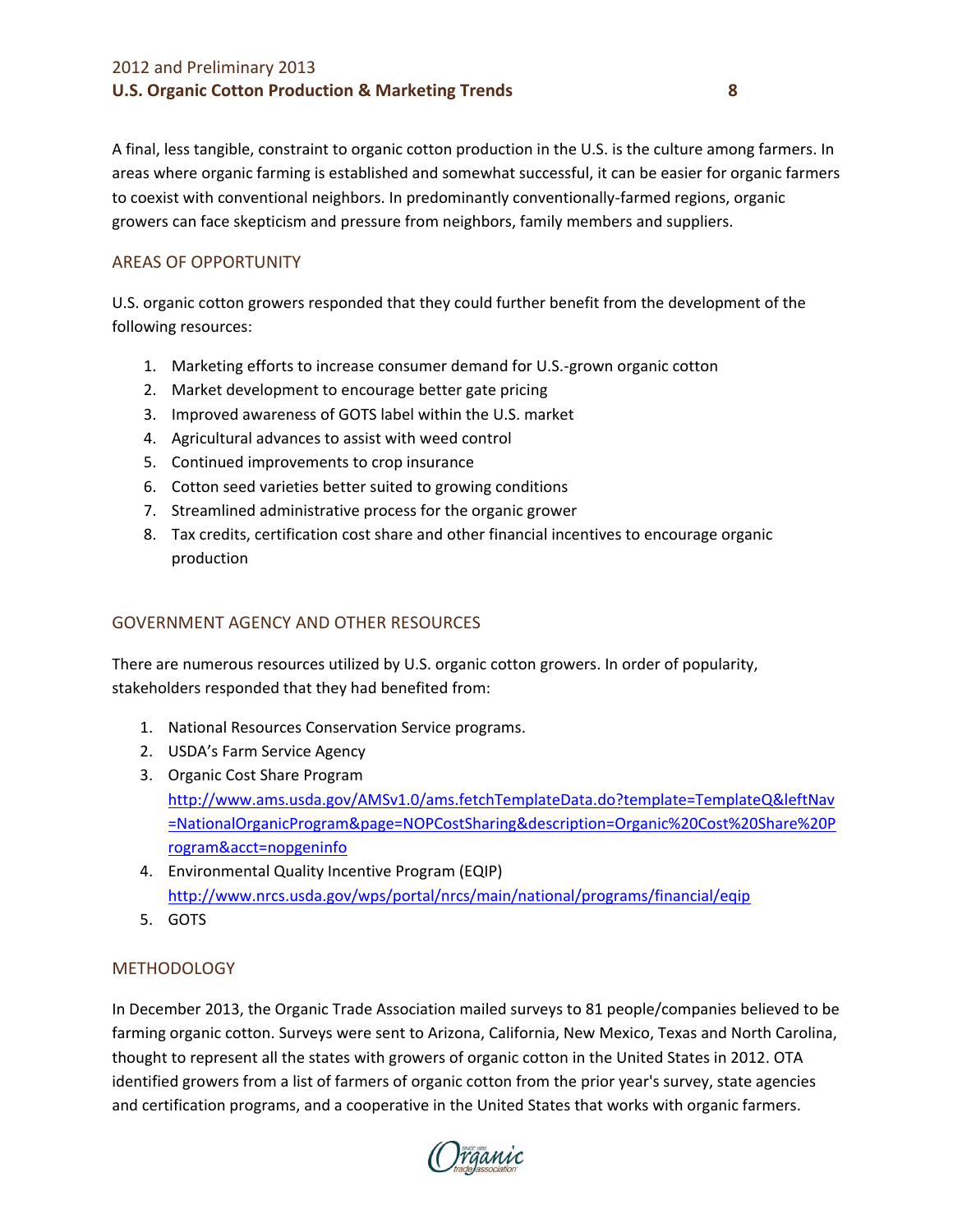Several of those who were sent surveys were removed from the survey population because they did not grow or no longer grew organic cotton, or their land is being farmed by another farmer. Of those contacted, 12 of the completed surveys qualified for and were included in the survey analysis because the respondents grew organic cotton in 2012. These surveys include eight respondents who are members of the Texas Organic Cotton Marketing Cooperative (TOCMC), and four other qualifying surveys from farmers not associated with TOCMC. In 2012, TOCMC had a total of 29 members who were certified organic and grew organic cotton.

#### ACKNOWLEDGEMENTS

This annual survey is only possible because U.S. organic cotton farmers generously contribute their limited time during the growing and harvest seasons to complete the farm survey and respond to telephone calls and e-mails. Their time and sharing of data about their farming operations are greatly appreciated. Many have contributed information on a annual basis, making this survey a reality.

Many thanks to Kelly Pepper of Texas Organic Cotton Marketing Cooperative for again sharing his time and data on the cooperative, both of which were invaluable in developing an accurate profile of 2012 organic cotton production trends and a preliminary look at 2013 data.

Most importantly, thanks to Cotton Incorporated which made this survey possible with a grant to the Organic Trade Association.

For inquiries about this report, contact Angela Jagiello at (802) 275-3800.

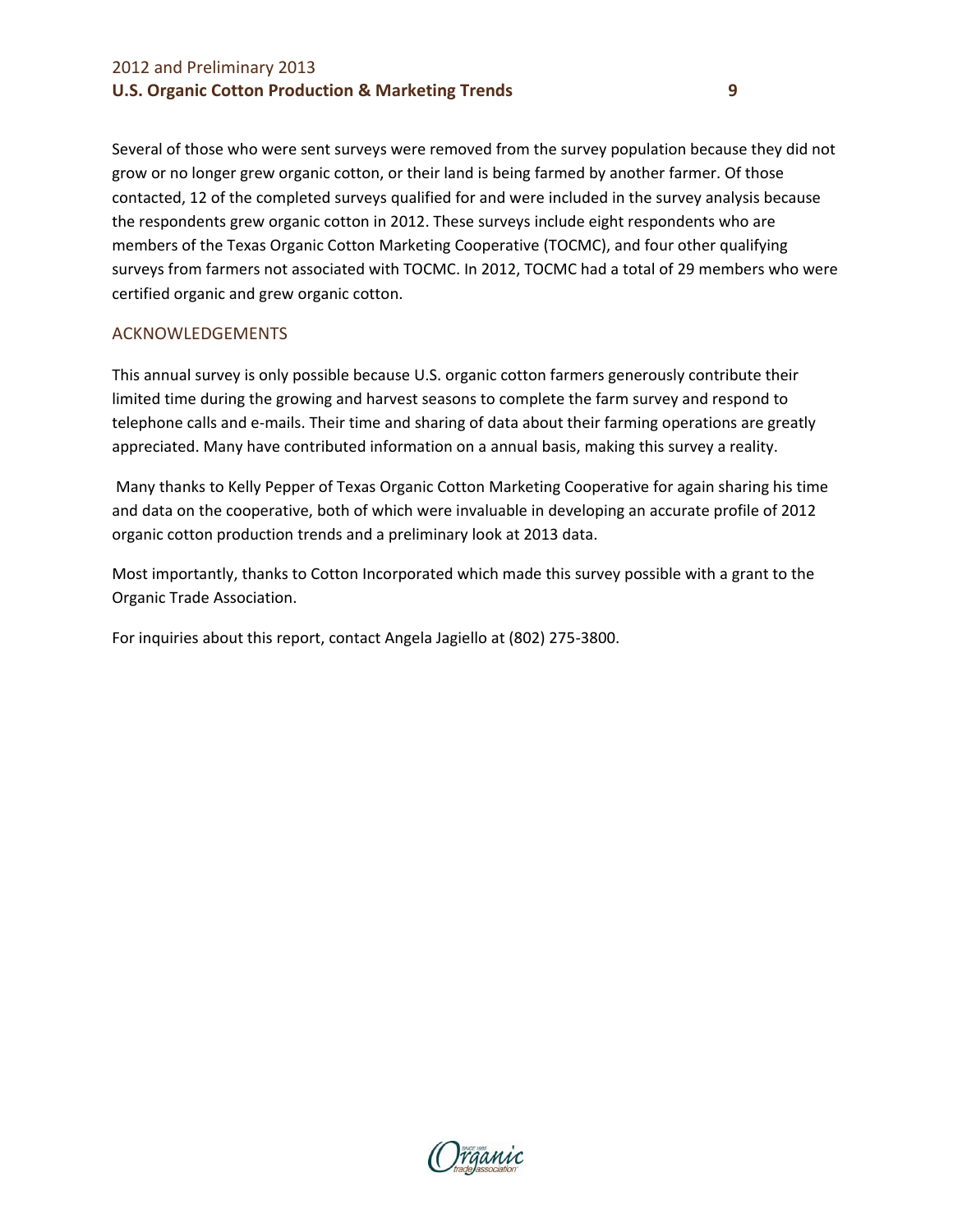#### APPENDIX: DATA RESOURCES

**Table 1: Estimated U.S. Organic Acreage Planted** 

| Year      | <b>Planted acres</b> | % change |
|-----------|----------------------|----------|
| 2019 Est. | 18,614               | 12%      |
| 2014 Est. | 16,635               | 6%       |
| 2013      | 15,685               | 6%       |
| 2012      | 14,787               | $-8%$    |
| 2011      | 16,050               | 36%      |
| 2010      | 11,827               | 12%      |
| 2009      | 10,521               | 23%      |
| 2008      | 8,539                | 0%       |
| 2007      | 8,510                | 43%      |
| 2006      | 5,971                | $-6%$    |
| 2005      | 6,325                | 14%      |
| 2004      | 5,550                | 37%      |
| 2003      | 4,060                | $-55%$   |
| 2002      | 9,044                | $-22%$   |
| 2001      | 11,586               | $-17%$   |
| 2000      | 13,926               | $-17%$   |
| 1999      | 16,785               | 79%      |
| 1998      | 9,368                | 4%       |
| 1997      | 9,050                | $-16%$   |
| 1996      | 10,778               | $-56%$   |
| 1995      | 24,625               | 55%      |
| 1994      | 15,856               | 28%      |
| 1993      | 12,402               | 97%      |
| 1992      | 6,306                | 92%      |
| 1991      | 3,290                | 266%     |
| 1990      | 900                  | N/A      |